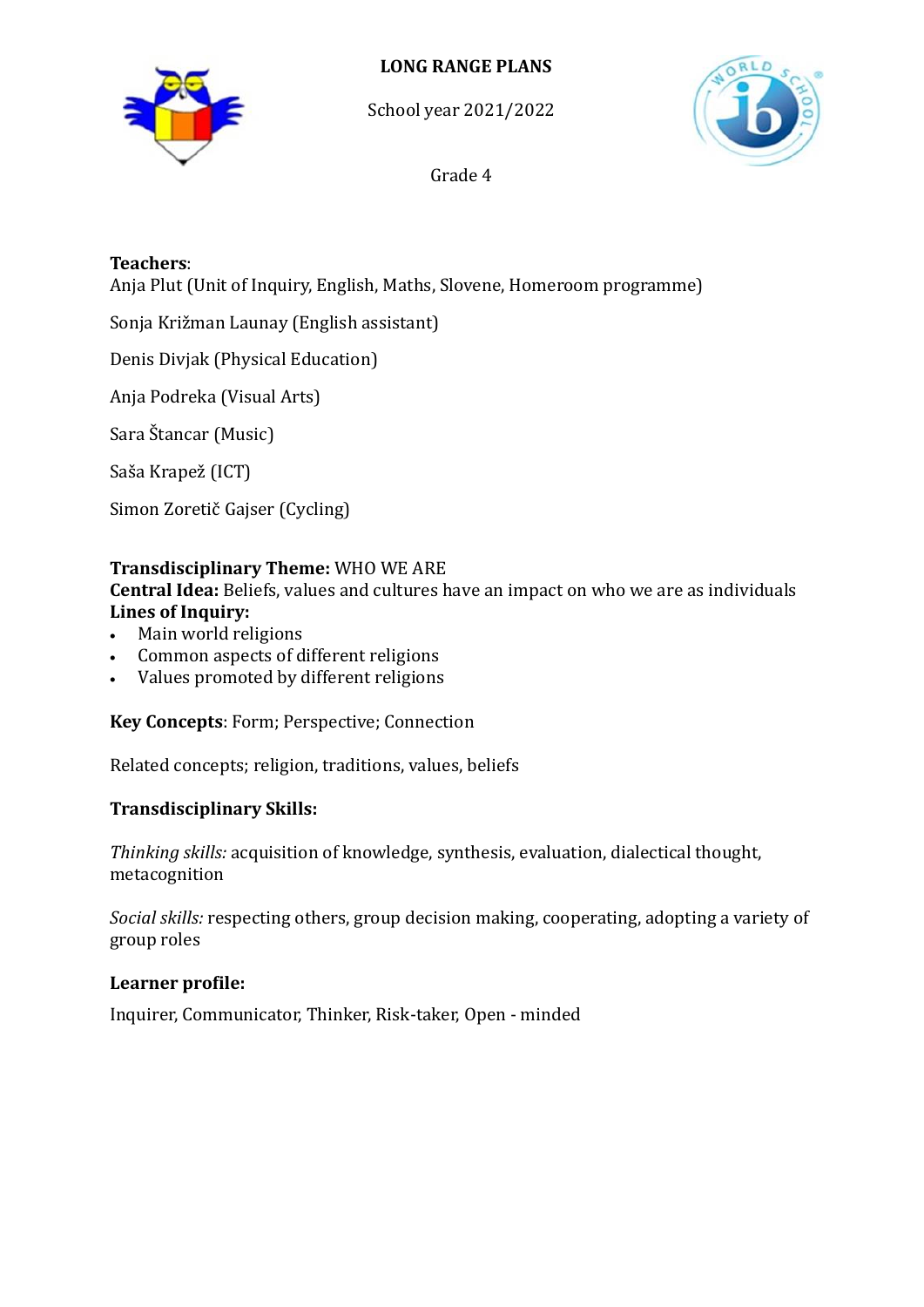# **Taught within the Unit of Inquiry - learning through language (English)**

#### WRITTEN LANGUAGE

Reading

- Read a range of texts for information and pleasure with increasing understanding and accuracy at grade level
- Read daily for enjoyment and information, for sustained periods, at school and at home
- Read aloud with fluency, understanding, regard to punctuation and with increasing expression
- Show appreciation of different writing styles
- Locate, access, organise information from a variety of the purpose of sources
- Generate new questions after reading and connect these to prior knowledge and experience
- Show familiarity with the standard organisation of an informational text

Writing

- Display a sense of audience by writing in a variety of styles for a range of purposes
- Use an appropriate writing process independently
- Plan, organise and complete writing projects of increasing length and complexity
- Use increasingly complex sentence structure
- Recognise and use the main parts of speech correctly (verb)
- Use a range of vocabulary including content-specific vocabulary
- Use standard spelling for most words and use appropriate resources to check spelling
- Have a fluent and legible style of handwriting (cursive)
- Write engaging stories that have recognisable and appropriate structure
- Show individuality and creativity in writing style
- Start developing their own voice and style
- Respond to writing of others critically
- Use of note-taking and study skills

#### ORAL LANGUAGE

Listening and speaking

- Use discussion to (generate) develop, modify and present ideas
- Prepare and deliver individual presentations for a variety of purposes
- Use a wide vocabulary and complex sentence structures accurately
- Listen appropriately for a sustained period and for a variety of purposes
- Show interest and respect for other languages
- Identify and appreciate differences and similarities between languages
- Have an increasing awareness of the power of oral language, how it can help to construct meaning and connect with others
- Use speech appropriately to inform, entertain and influence others
- Be aware that oral language is a medium for learning, as well as for individual enjoyment
- Interact confidently in a variety of situations
- Use a (wide) range of linguistic structures and features to present ideas and information
- Adapt speaking and listening strategies to the context, purpose and audience
- Reflect upon communication to monitor and assess their learning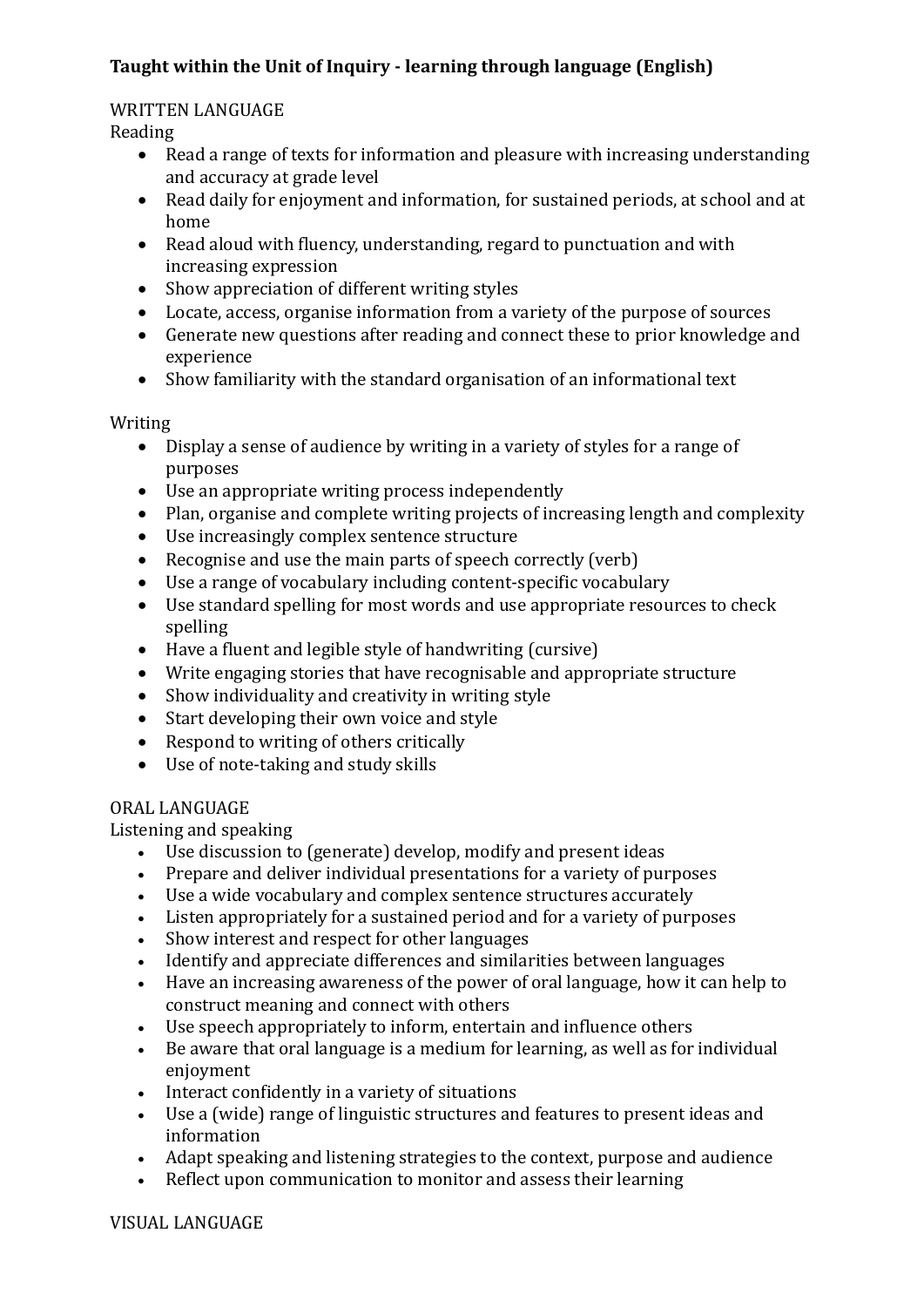Viewing and presenting

- Interpret and analyse the purpose and point of view of a visual presentation
- Respond to viewing experiences orally and in writing using specific vocabulary
- Understand that the form and quality of the presentation of their work reflects their thinking and attitudes
- Identify and begin to analyse the structures and features characteristic of some visuals
- Are aware of the effect of design on the meaning of the visual
- Recognise that visuals are constructed for particular reasons
- Willing to work with a variety of materials to plan and carry out different projects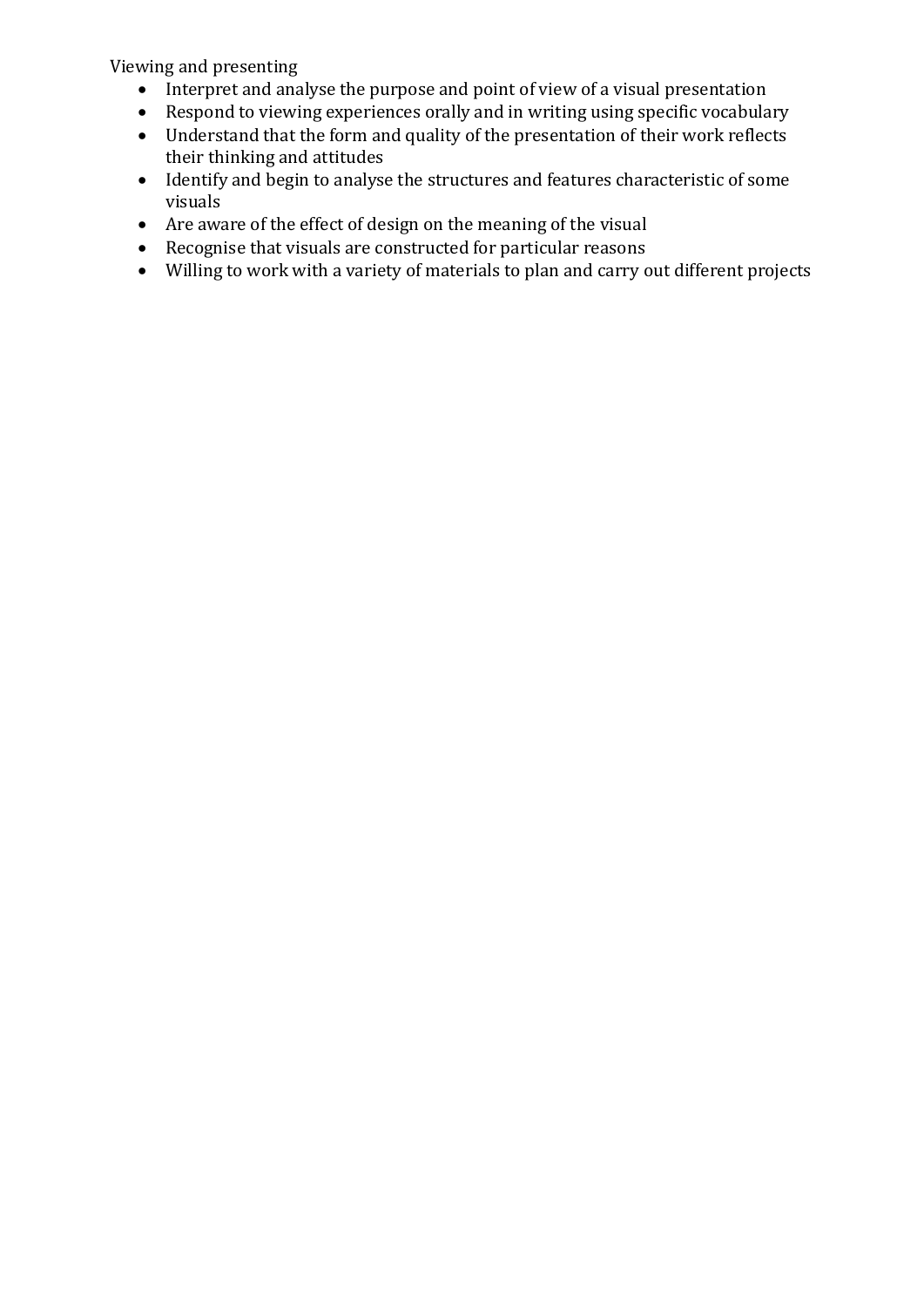# **Taught within the Unit of Inquiry - learning through Maths**

### DATA HANDLING

- understand that data can be collected, displayed and interpreted using simple graphs, for example, bar graphs, line graphs
- understand that scale can represent different quantities in graphs
- design a survey and systematically collect, organize and display data in bar graphs
- $\bullet$  select appropriate graph form(s) to display data
- collect, display and interpret data using simple graphs, for example, bar graphs, line graphs
- identify, read and interpret range and scale on graphs

### MEASUREMENT

use timelines in units of inquiry and other real-life situations

## **Taught within the Unit of Inquiry - learning through Visual Arts**

## RESPONDING

- Express feelings and ideas through art
- Develop and appreciate creativity and originality
- Compare, contrast and categorize artworks from a range of cultures, places and times
- Develop sensitivity to artistic works
- Start to develop awareness that people have used artwork as an expression of their feelings in response to a situation
- Develop appreciation of art as a form of communication and as an expressive language in its own right

### CREATING

- Develop the sense and awareness of balance (symmetrical) and composition in art works
- Develop sensibility for mixing colours in colour and shade tones
- Develop sensitivity, skill and understanding of the elements and principles of art and design
- Learn to identify the elements and principles of art and design and use them in appropriate way when producing and responding the works of art.
- Develop observation of lines in nature and artworks: recognise, name and apply different types of lines (freehand lines, lines drawn with instruments), lines drawn with various material (liquid, solid), different arrangements (variables) of lines (density, thickness, intersections, direction)
- Develop understanding and sense for primary/secondary, similar, light/dark colours and recognise them in art works
- Make connections between the ideas they are exploring in their artwork and those explored by other artists through time, place and cultures
- Use a personal interest, belief or value as the starting point to create a piece of art work

# **Taught within the Unit of Inquiry - learning through Music**

CREATING: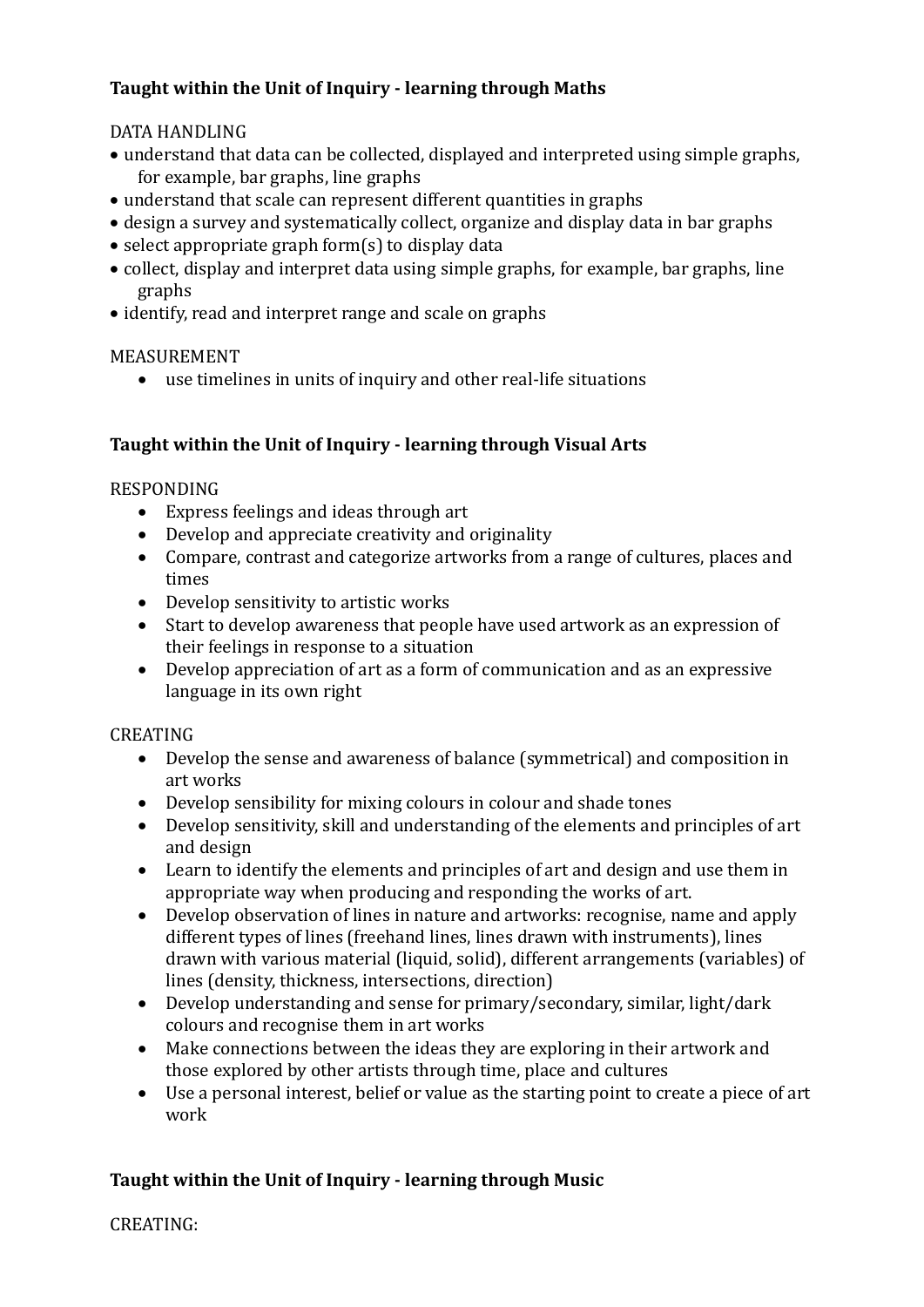- sing from memory a varied repertoire of songs representing genres and styles from different cultures
- perform expressively a varied repertoire of music representing diverse genres and styles
- compare aspects of music from different times and places
- describe the process used to create their own music and compare it with others, in order to improve their compositions
- identify various uses of music in their daily experiences and describe characteristics that make certain music suitable for each use

#### RESPONDING:

 create and perform a movement sequence accompanied by music that they have created

#### **Taught within the Unit of Inquiry - learning through PSE**

IDENTITY

- students are able to recognize the influence that each culture has on its followers
- accept and appreciate the diversity of cultures, experiences and perspectives of others

### **Taught as subject-specific (inquiry into Mathematics)**

#### NUMBER

- model equivalent fractions
- use the language of fractions, for example, numerator, denominator
- model addition and subtraction of fractions with related denominators
- read and write equivalent fractions
- read, write, compare and order fractions to hundredths
- use decimal fractions in real-life situations
- add and subtract fractions with related denominators in real-life situations
- estimate sum, difference in real-life situations, including fractions
- begin to use ratio and percentages in real-life situations
- begin to model, read, write and order percentages
- use strategies to evaluate the reasonableness of answers
- begin to model, read and write ratios

#### **Taught as subject-specific (inquiry into PSE)**

#### IDENTITY

- students are able to organise themselves effectively
- students develop positive attitude towards learning

#### ACTIVE LIVING

 students understand that they have responsibilities for their health by doing regular physical activity, and they understand the importance of nutrition (šolska